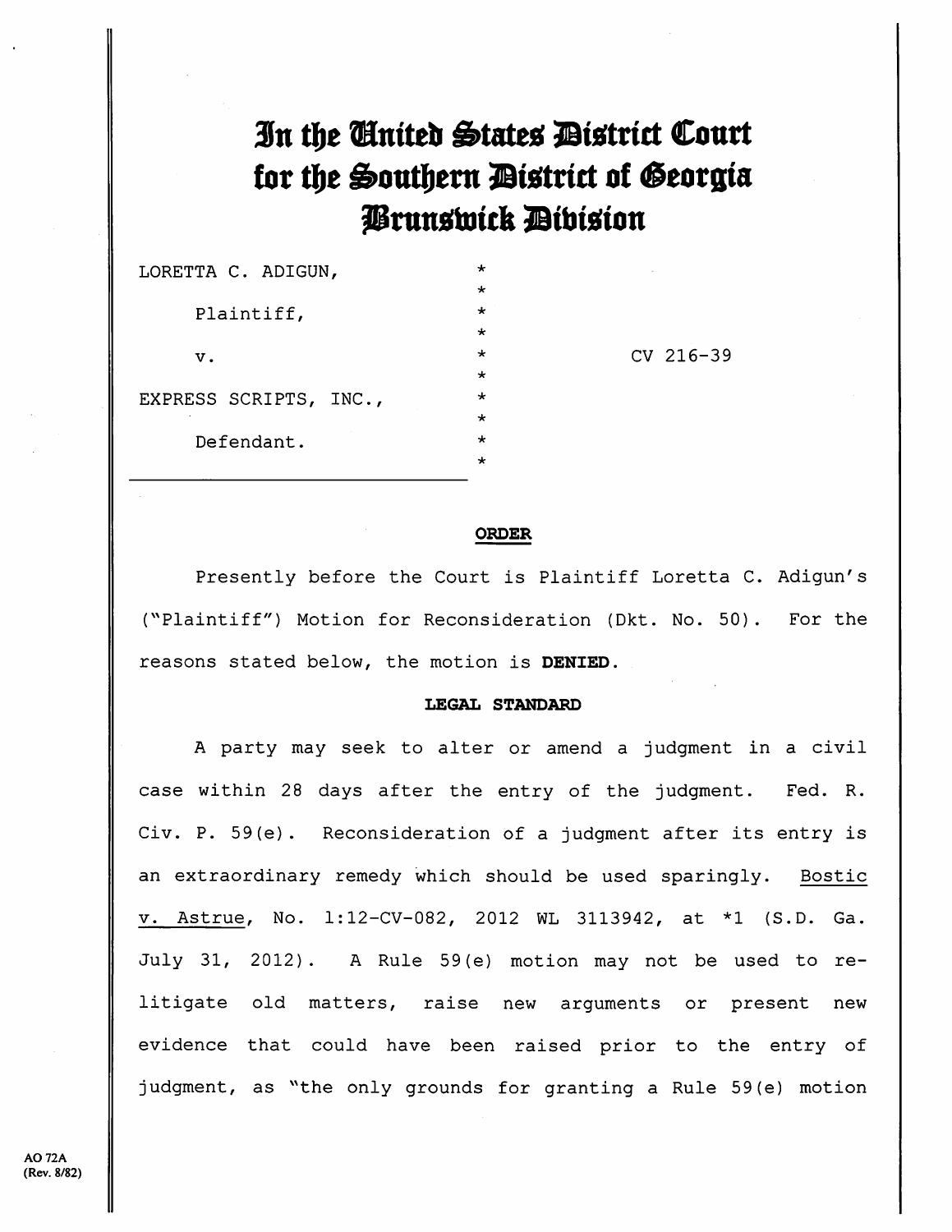are newly-discovered evidence or manifest errors of law or fact." Arthur v. King, 500 F.3d 1335, 1343 (11th Cir. 2007) (internal quotations omitted). ""Rule 59(e) is not <sup>a</sup> vehicle for rehashing arguments already rejected by the court or for refuting the court's prior decision." Bostic, 2012 WL 3113942, at \*1 (quoting Wendy's Int'l v. Nu-Cape Const., Inc., <sup>169</sup> F.R.D. 680, 686 (M.D. Ga. 1996)).

## **DISCUSSION**

Plaintiff has failed to demonstrate newly discovered evidence or manifest errors of law or fact that would justify <sup>a</sup> finding that the Court should amend or alter its previous order. Plaintiff restyles arguments previously considered and raises new arguments that could have been made before dismissal of her claims. Neither form of argument is appropriate on a motion to alter, amend or vacate. Bostic, 2012 WL 3113942, at \*1. Plainly, Plaintiff asks the Court to do something it cannot dofind an absence of <sup>a</sup> genuine issue of material fact before the parties have developed the facts of the case through discovery. Plaintiff may refile <sup>a</sup> Motion for Summary Judgment at the appropriate time, but her previous motion was premature and her current petition for reconsideration does not alter that. As such. Plaintiff's Motion for Reconsideration will be denied.

 $\overline{2}$